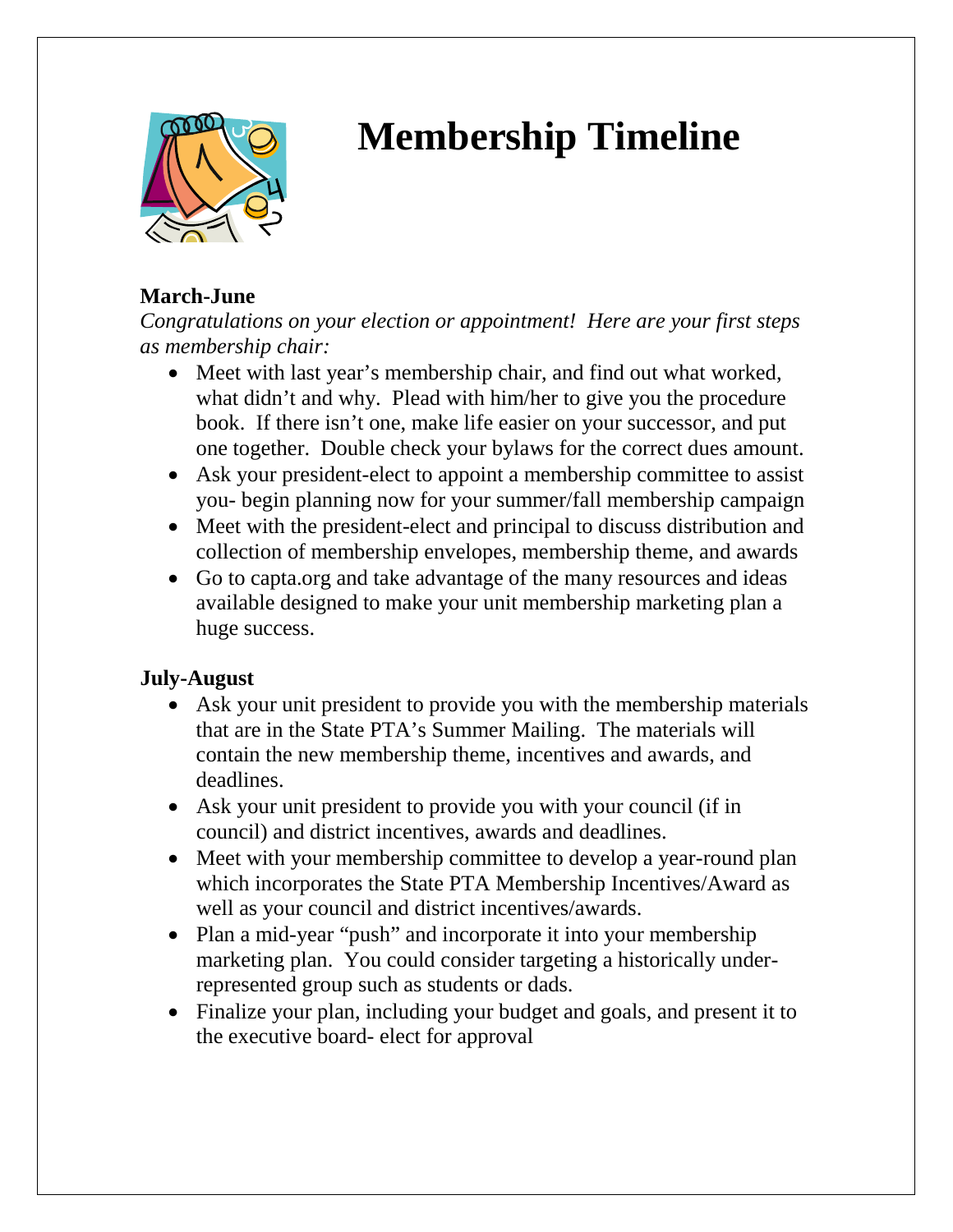- Find out who your council or district counterpart is, and make arrangements for delivery or pick up of membership cards and envelopes
- If using hard copy cards, pre-print them using the template at http://downloads.capta.org/mem/MembershipCardTemplate.docx
- If using electronic cards, get the template from your district
- Use the new membership marketing flier available at http://capta.org/pta-leaders/run-your-pta/building-membership/ to create an informational flier about PTA. Or, create your own invitation letter to send home to parents, staff, and community letters. Arrange for printing.
- Attach the PTA membership envelope to your flier- one for each student to bring home

### **August-September-October**

- Your membership campaign begins- send the fliers home in the student's backpacks
- Or, you may send the marketing flyer electronically, with a link to join the PTA, if you have an electronic payment system in place
- With your principal's approval, meet with the teachers, and personally invite them to join PTA. Place the marketing flier with a membership envelope in each teacher's box.
- Make arrangements to collect and count money daily, using PTA financial guidelines
- Report your membership progress to the association and board
- Distribute the cards- one for each member

#### **September-October**

- Create a spreadsheet for all members- list each family member separately, as dues must be paid for each person that joins. Be sure to indicate the date that each person joined. Give one copy of the completed spreadsheet to the president and secretary, and update the spreadsheet as new members join.
- Award prizes to the winning classrooms, celebrate your membership!
- Turn-in the council/district/state/national membership per capita through proper channels abiding by council (or district, if out of council) deadlines to qualify for the State PTA "Ready, Set,…Remit" Award. To earn this award your unit must turn-in at least 30 memberships to State PTA by October 30<sup>th</sup>.